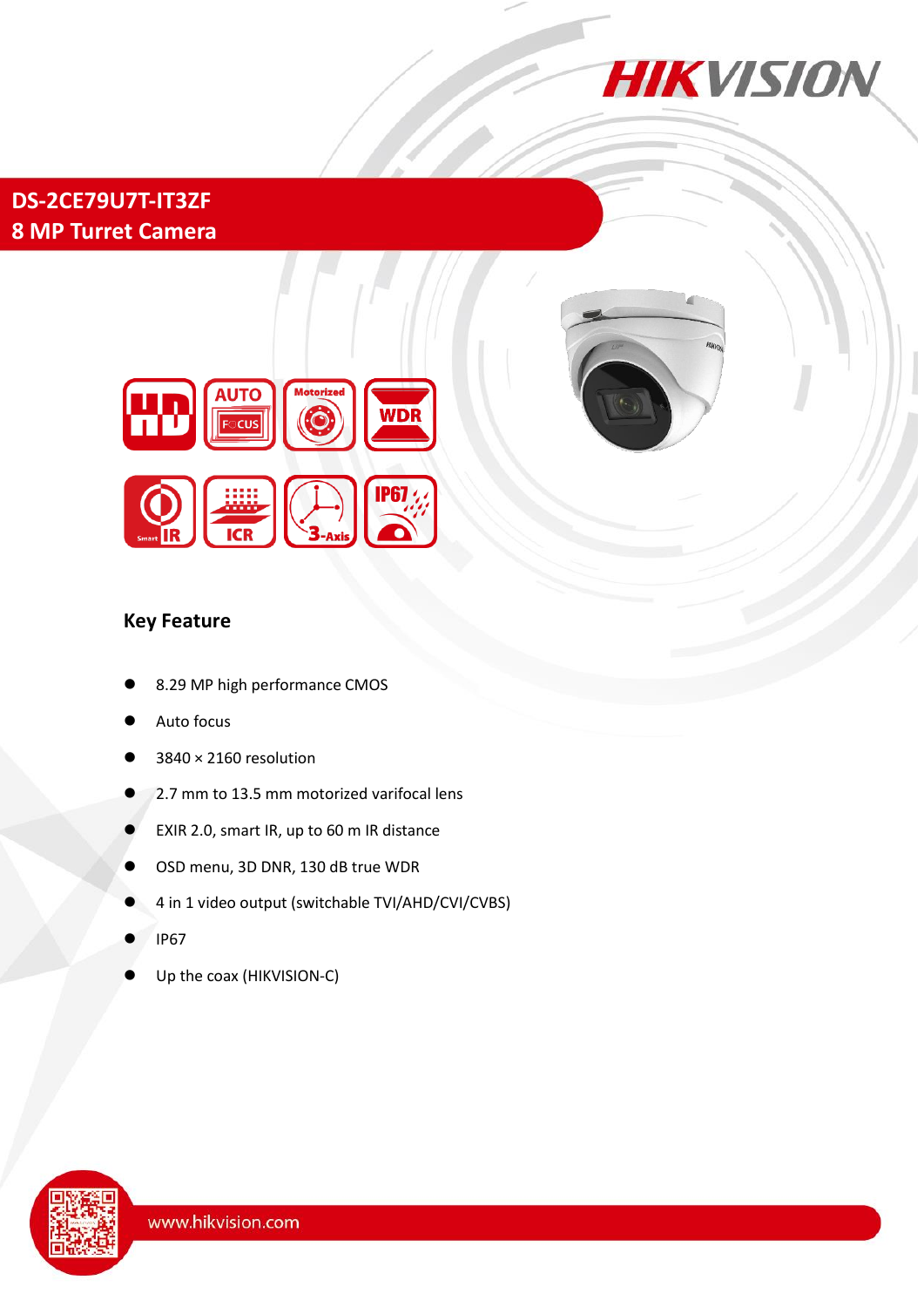

# **Specification**

X

| Camera                          |                                                                                                      |
|---------------------------------|------------------------------------------------------------------------------------------------------|
| Image Sensor                    | 8.29 megapixel progressive scan CMOS                                                                 |
|                                 | TVI: 8MP@12.5fps, 8MP@15fps, 5MP@20fps, 4MP@25fps, 4MP@30fps, 2MP@25fps,                             |
|                                 | 2MP@30fps                                                                                            |
| <b>Frame Rate</b>               | CVI: 8MP@12.5fps, 8MP@15fps                                                                          |
|                                 | AHD: 8MP@12.5fps, 8MP@15fps                                                                          |
|                                 | <b>CVBS: 960H P/N</b>                                                                                |
| Resolution                      | 3840 (H) × 2160 (V)                                                                                  |
| Min. Illumination               | Color: 0.003 Lux@(F1.2, AGC ON), 0 Lux with IR                                                       |
| <b>Shutter Time</b>             | PAL: 1/12.5s to 1/50, 000 s                                                                          |
|                                 | NTSC: 1/15 s to 1/50, 000 s                                                                          |
| Lens                            | 2.7 mm to 13.5 mm motorized varifocal lens                                                           |
| <b>Horizontal Field of View</b> | 108.1° to 45.6°                                                                                      |
| Lens Mount                      | $\Phi$ 14                                                                                            |
| Day & Night                     | IR cut filter                                                                                        |
| Angle Adjustment                | Pan: 0° to 360°; Tilt: 0° to 75°; Rotate: 0° to 360°                                                 |
| Synchronization                 | Internal synchronization                                                                             |
| WDR (Wide Dynamic Range)        | $\geq$ 130 dB                                                                                        |
| <b>Menu</b>                     |                                                                                                      |
| AGC                             | Yes                                                                                                  |
| D/N Mode                        | Auto/Color/BW (Black and White)                                                                      |
| White Balance                   | Auto/Manual                                                                                          |
| <b>BLC</b>                      | Yes                                                                                                  |
| <b>WDR</b>                      | Yes                                                                                                  |
| <b>Functions</b>                | Brightness, Sharpness, 3D DNR, Mirror, Smart IR                                                      |
| <b>Interface</b>                |                                                                                                      |
| Video Output                    | 1 HD analog output                                                                                   |
| Switch Button                   | TVI/AHD/CVI/CVBS                                                                                     |
| <b>General</b>                  |                                                                                                      |
| <b>Operating Conditions</b>     | -40 °C to 60 °C (-40 °F to 140 °F), humidity: 90% or less (non-condensation)                         |
| Power Supply                    | 9 VDC to 15 VDC<br>*You are recommended to use one power adapter to supply the power for one camera. |
| Power Consumption               | Max. 8.6 W                                                                                           |
| Protection Level                | <b>IP67</b>                                                                                          |
| Material                        | Metal                                                                                                |
| IR Range                        | Up to 60 m                                                                                           |
| Communication                   | Up the coax, Protocol: HIKVISION-C (TVI output)                                                      |
| Dimensions                      | 134.3 mm × 123.86 mm × 110.24 mm (5.29" × 4.88" × 4.34")                                             |
| Weight                          | Approx. 580 g (1.28 lb.)                                                                             |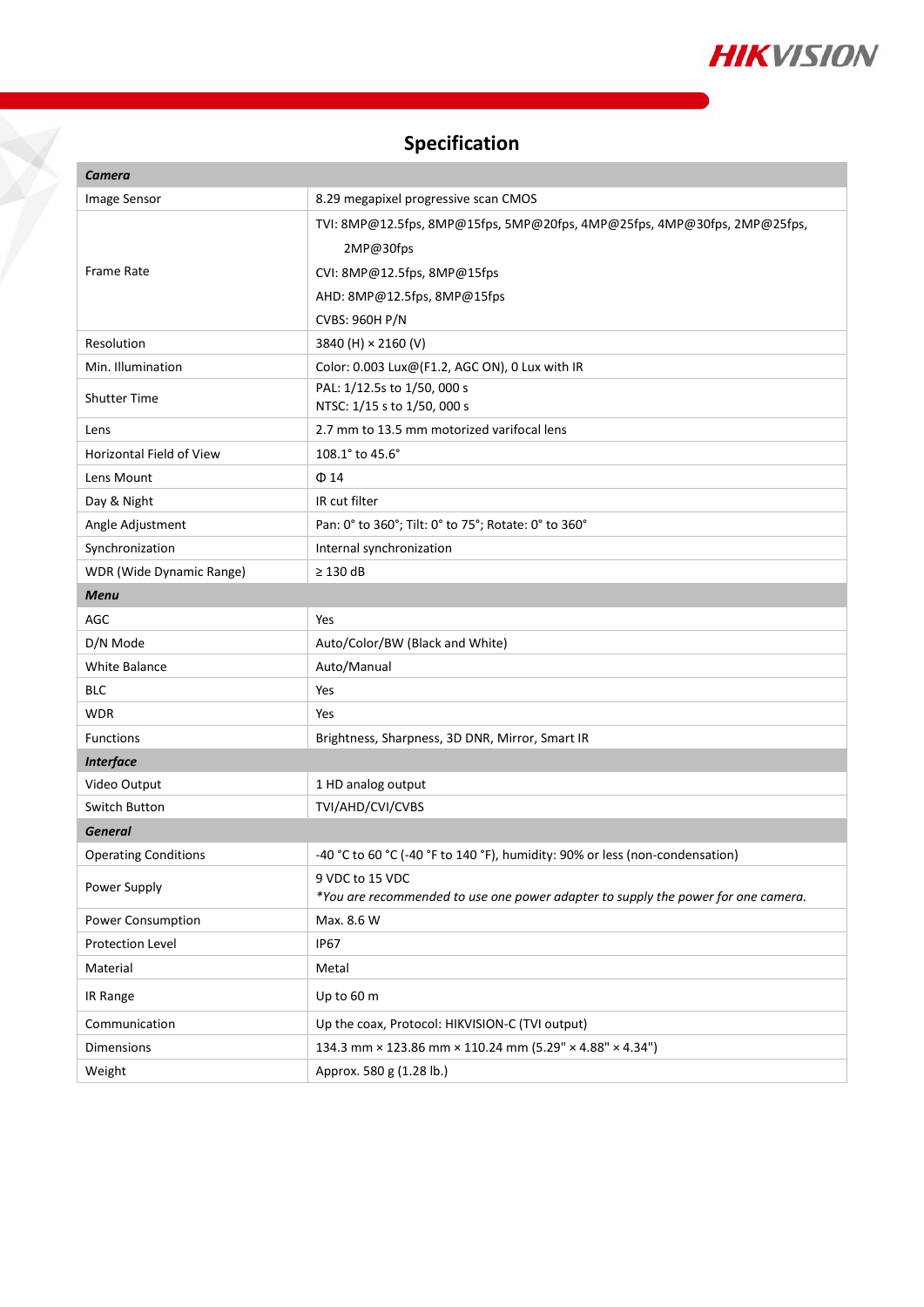

### **Order Model**

DS-2CE79U7T-IT3ZF

#### **Dimension**